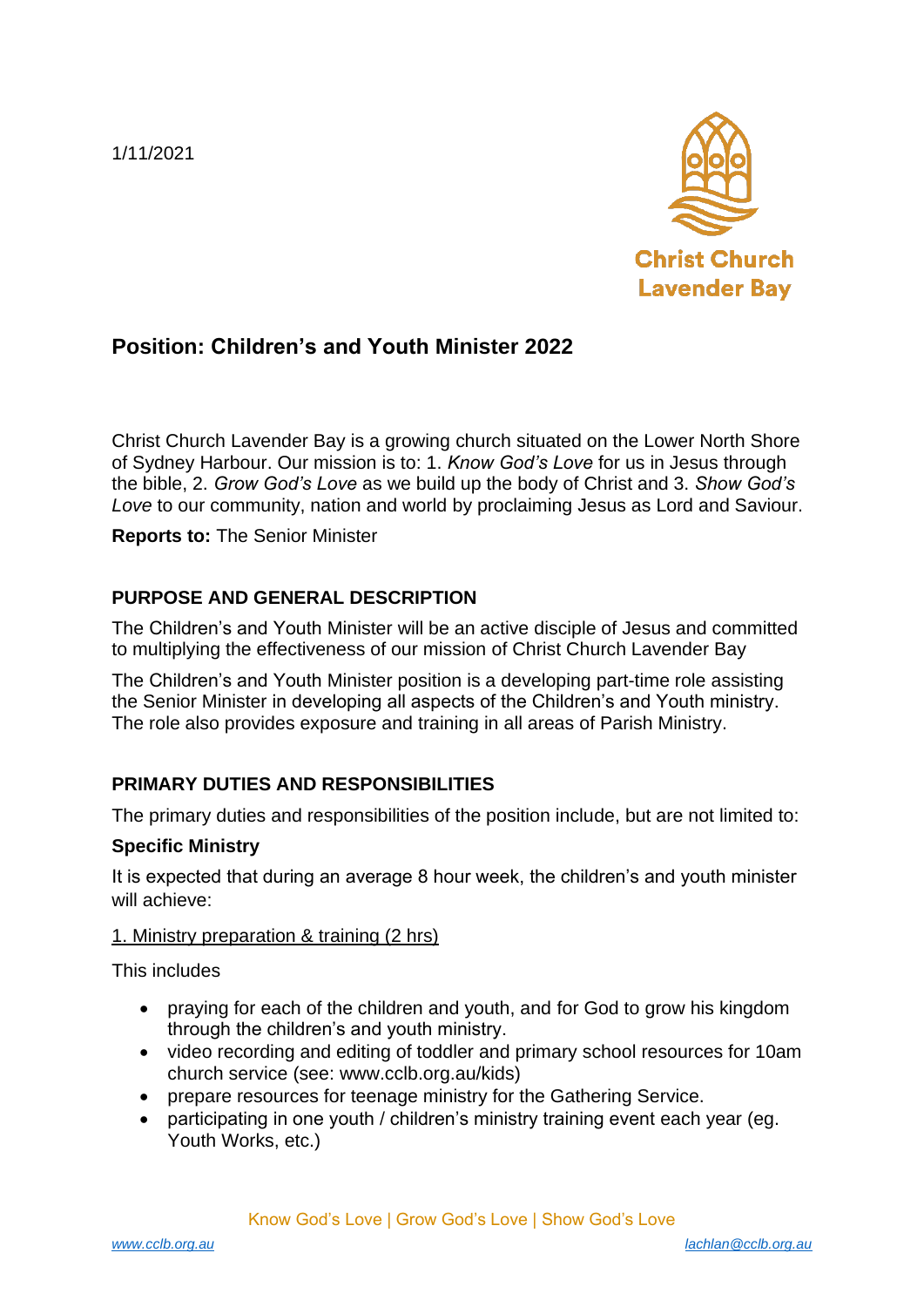## 2. Engagement with children & youth (3 hrs)

This includes

- Meeting youth, families and children before and after the Gathering service
- Face to face teaching of one demographic of children or youth during the Gathering service. This may be a youth or children's talk in the Gathering service or taking children or youth for their own teaching time during part of the Gathering service.
- Fostering a sense of community and belonging between the children and between the youth (eg. own meal tables, outings to café before or after service)
- Developing the bible study group for youth.

NB, Safe Ministry requires there to be at least two adults present with minors at all times. These adults must have SMC, WWCC and SMT compliance. It is expected that a male leader would be present with male youth and a female leader present with female youth.

## 3. Follow up with children and youth & engagement with families (1 hr)

This includes

- phone calls or visits with regular and new families during the week
- pastoral care of children and youth as required

#### 4. Identifying, equipping and managing volunteers (1 hr)

This includes

- Identifying suitable adult helpers from within the Christ Church community
- Work with CCLB Safe Ministry Representative (currently Diane Joester) to ensure each helper has WWCC, SMT and SMC, before they start in children's and youth ministry.
- Rostering helpers through the year

#### 5. Administration including staff meetings (1hr)

#### This includes

- Meeting with supervisor each fortnight (Assistant Minister or Senior Minister)
- Meeting with a mentor each fortnight
- Synchronize teaching curriculum with sermon series
- Respond to emails and phone calls
- Ensure compliance